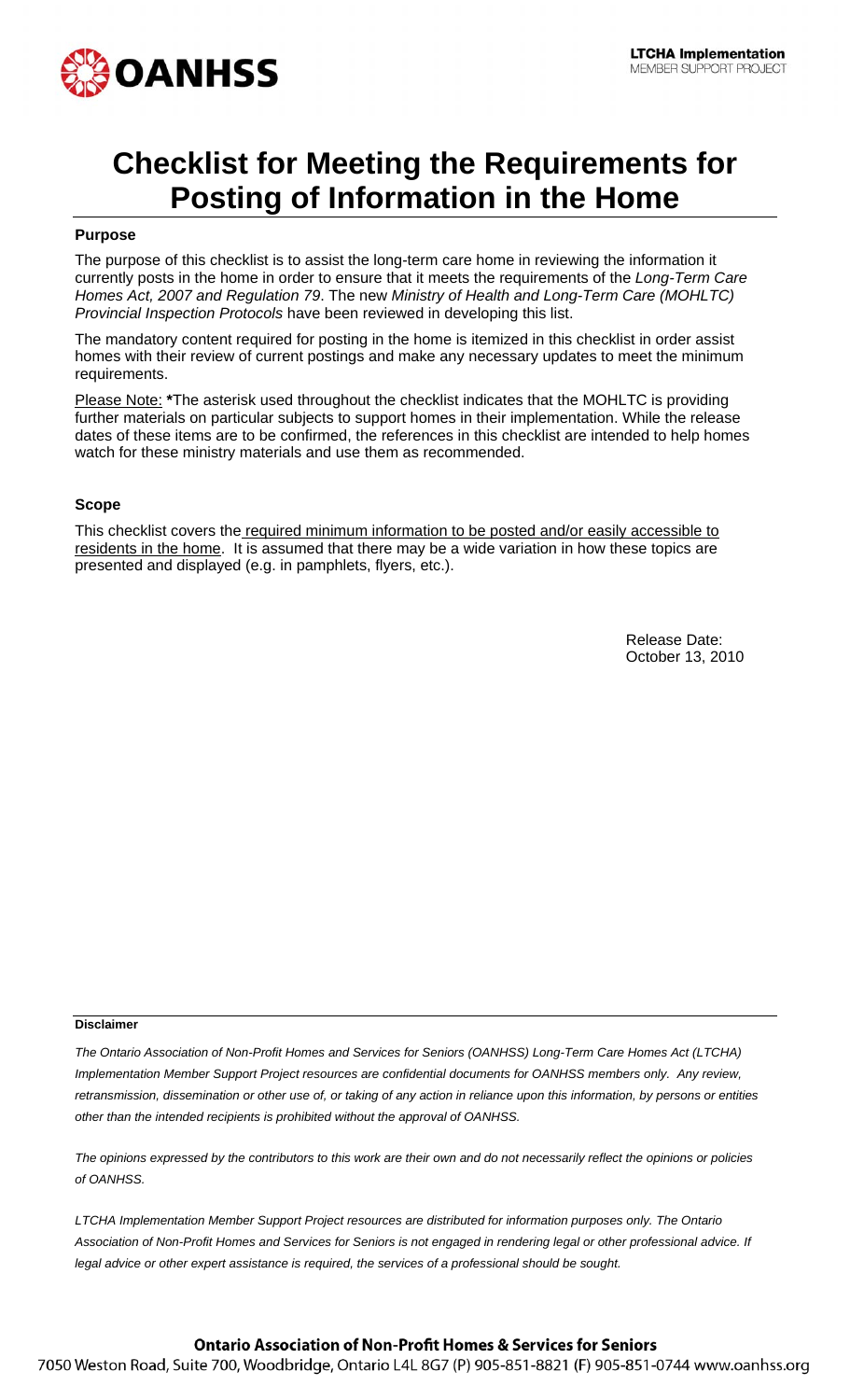# **Checklist for Meeting the Requirements for Posting of Information in the Home**

| <b>Mandatory Information</b><br><b>Required to be Posted in</b><br>the Home |                                                                                            | <b>Reference to</b><br>Act,<br>Legislation,<br><b>Inspection</b><br><b>Protocols</b> | <b>Description</b>                                                                                                                                                                                                                                                                                                                                                                                                                                                                                                                                                                                                                                                                                                                                                                       | <b>Status</b><br>C=Information<br>complete and posted<br>P=Information<br>complete; requires<br>posting<br>R= Information<br>needs revision<br>before posting<br>N=No information;<br>needs to be created |
|-----------------------------------------------------------------------------|--------------------------------------------------------------------------------------------|--------------------------------------------------------------------------------------|------------------------------------------------------------------------------------------------------------------------------------------------------------------------------------------------------------------------------------------------------------------------------------------------------------------------------------------------------------------------------------------------------------------------------------------------------------------------------------------------------------------------------------------------------------------------------------------------------------------------------------------------------------------------------------------------------------------------------------------------------------------------------------------|-----------------------------------------------------------------------------------------------------------------------------------------------------------------------------------------------------------|
|                                                                             | 1. Residents' Bill of Rights<br><b>Posted in English</b><br>and French<br>In font size 16+ | Act s.79 $(3)(a)$<br>Reg. 225 (2)<br>IP #30                                          | The rights have been clarified and<br>expanded (from the previous MOHLTC<br>version) therefore, it is important that<br>the Residents' Bill of Rights be<br>updated.<br>*The hard copy poster is being<br>provided by the Ministry - release date<br>TBC. An electronic version is available<br>at www.ltchomes.net but it is not in the<br>required 16 font format. It can be<br>downloaded and used until the final<br>one arrives. Also see MOHLTC Plain<br>Language Guide - release date TBC.                                                                                                                                                                                                                                                                                        |                                                                                                                                                                                                           |
| 2.                                                                          | <b>Fundamental Principle</b><br><b>Posted in English</b><br>and French                     | Reg. 225 (1)1<br>IP #32                                                              | See Act s.1 for content:<br>The long-term care home is primarily<br>the home of its residents and is to be<br>operated so that it is a place where<br>they may live with dignity and in<br>security, safety and comfort and have<br>their physical, psychological, social,<br>spiritual and cultural needs adequately<br>met.                                                                                                                                                                                                                                                                                                                                                                                                                                                            |                                                                                                                                                                                                           |
| 3.                                                                          | <b>Mission Statement</b>                                                                   | Act s.79 $(3)(b)$                                                                    | See Act s.4 for content:<br>The mission statement must set out<br>the principles, purpose and philosophy<br>of care of the home.<br>The mission statement must be<br>consistent with the legislated<br>fundamental principle, i.e. the long-<br>term care home is primarily the home<br>of its residents and is to be operated<br>so that it is a place where they may<br>live with dignity and in security, safety<br>and comfort and have their physical,<br>psychological, social, spiritual and<br>cultural needs adequately met.<br>It must be consistent with the<br>Residents' Bill of Rights.<br>Multi-facility organizations must ensure<br>that there is a mission statement for<br>each long-term care home.<br>Note this requirement is not in effect<br>until July 1, 2011. |                                                                                                                                                                                                           |
| 4.                                                                          | The Home's Licence and<br>any conditions or<br>amendments.<br>In font size 16+             | Reg. 225 (1)(2)<br>IP #33                                                            | Include the license approval,<br>amendments, conditions under<br>subsection 101 (3) of the Act.                                                                                                                                                                                                                                                                                                                                                                                                                                                                                                                                                                                                                                                                                          |                                                                                                                                                                                                           |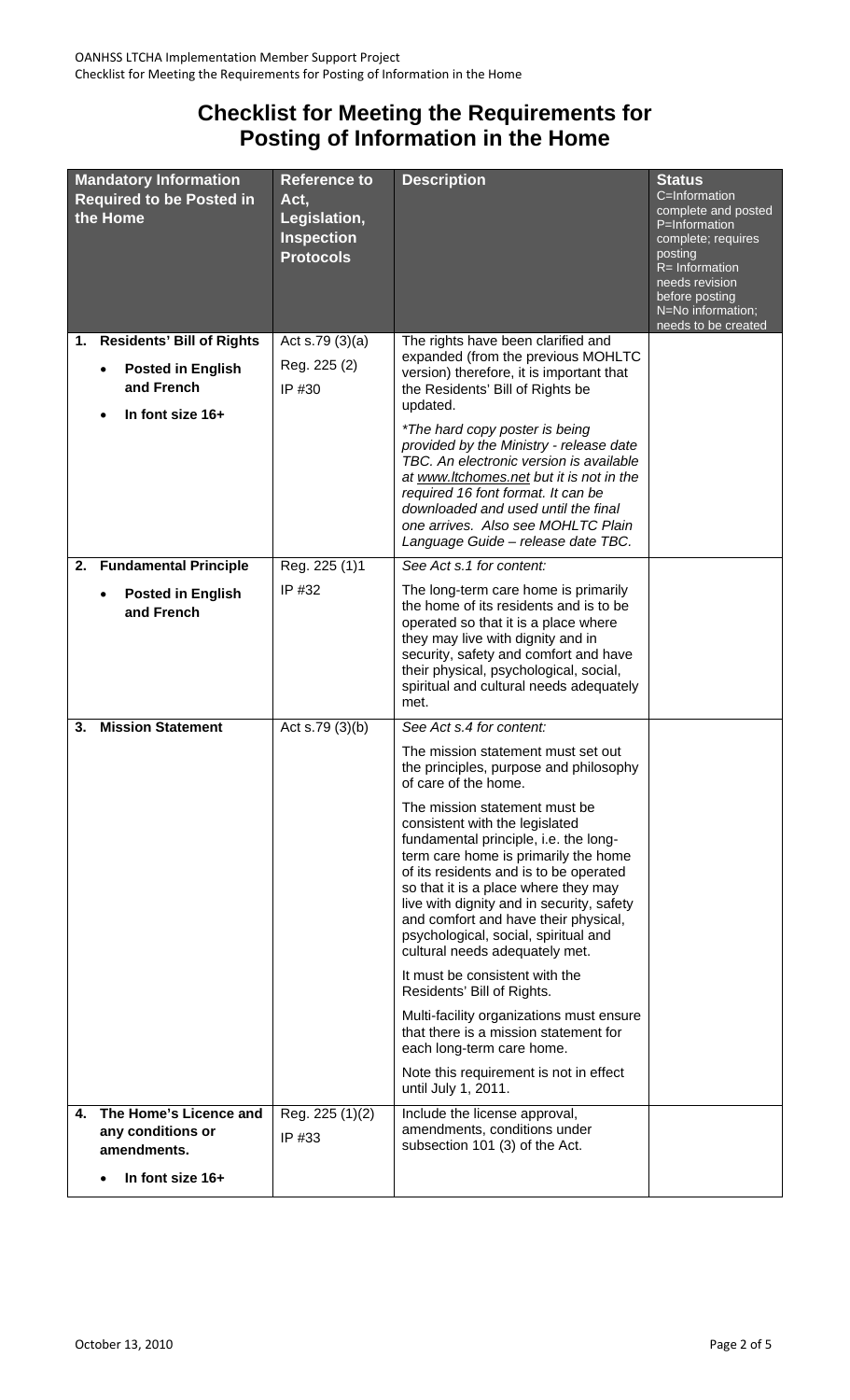| <b>Mandatory Information</b><br><b>Required to be Posted in</b><br>the Home |                                                                                                                                          | <b>Reference to</b><br>Act,<br>Legislation,<br><b>Inspection</b><br><b>Protocols</b> | <b>Description</b>                                                                                                                                                                                                                                   | <b>Status</b><br>C=Information<br>complete and posted<br>P=Information<br>complete; requires<br>posting |
|-----------------------------------------------------------------------------|------------------------------------------------------------------------------------------------------------------------------------------|--------------------------------------------------------------------------------------|------------------------------------------------------------------------------------------------------------------------------------------------------------------------------------------------------------------------------------------------------|---------------------------------------------------------------------------------------------------------|
|                                                                             |                                                                                                                                          |                                                                                      |                                                                                                                                                                                                                                                      | R= Information<br>needs revision<br>before posting<br>N=No information;<br>needs to be created          |
| 5.                                                                          | <b>Copy of the service</b><br>accountability<br>agreement between the<br>licensee and the local<br>LHIN.                                 | Act s.79 $(3)(g.1)$<br>No IP but<br>required in the<br>Act                           |                                                                                                                                                                                                                                                      |                                                                                                         |
|                                                                             | 6. Name and telephone<br>number of the licensee.<br>In font size 16+                                                                     | Act s.79 (3)(h)<br>Reg. 225 (2)<br>IP #43                                            |                                                                                                                                                                                                                                                      |                                                                                                         |
|                                                                             | 7. Most recent audited<br>reconciliation report to<br>the Minister of Health<br>and Long-Term Care; for<br>the current calendar<br>year. | Reg. 225(1)(3)<br>IP #34                                                             |                                                                                                                                                                                                                                                      |                                                                                                         |
|                                                                             | 8. All required information<br>is posted in a<br>conspicuous and an<br>easily accessible<br>location.                                    | Act s.79 (1)<br>IP #30                                                               | Note: this requirement relates to how<br>the other items listed in this checklist<br>are made available to residents.                                                                                                                                |                                                                                                         |
| 9.                                                                          | Information is provided<br>to residents who cannot<br>read.                                                                              | Act s.79 (2)<br>IP #31                                                               | Note: this requirement relates to how<br>the other items listed in this checklist<br>are made available to residents.                                                                                                                                |                                                                                                         |
|                                                                             | 10. Policies and procedures<br>including how to obtain<br>a copy: zero tolerance of<br>abuse and neglect.                                | Act s.79 $(3)(c)$<br>IP #39                                                          |                                                                                                                                                                                                                                                      |                                                                                                         |
|                                                                             | 11. Policies and procedures<br>including how to obtain<br>a copy: minimizing<br>restraining.                                             | Act s.79 $(3)(q)$<br>IP #42                                                          | Provide an overview of the home's<br>philosophy and practices related to<br>physical, chemical and environmental<br>restraints.<br>Identify the policy and include the<br>name or position of the contact person<br>to access and review the policy. |                                                                                                         |
|                                                                             |                                                                                                                                          |                                                                                      | Identify where the policy is located in<br>the home so that it can be accessed.                                                                                                                                                                      |                                                                                                         |
|                                                                             | 12. An explanation of the<br>protections afforded<br>under section 26<br>(whistle blowing<br>protection)                                 | Act s. 26<br>Act s.79 $(3)(p)$<br>IP #51                                             | While homes are not required to post<br>their policies and procedures, they are<br>required to provide and explanation of<br>the whistle blowing protections<br>afforded under section 26 of the Act.                                                |                                                                                                         |
|                                                                             | 13. The procedure including<br>how to obtain a copy:<br>initiating complaints to<br>the home.<br>In font size 16+                        | Act s.79 $(3)(e)$<br>Reg. 225 (2)<br>IP #40                                          |                                                                                                                                                                                                                                                      |                                                                                                         |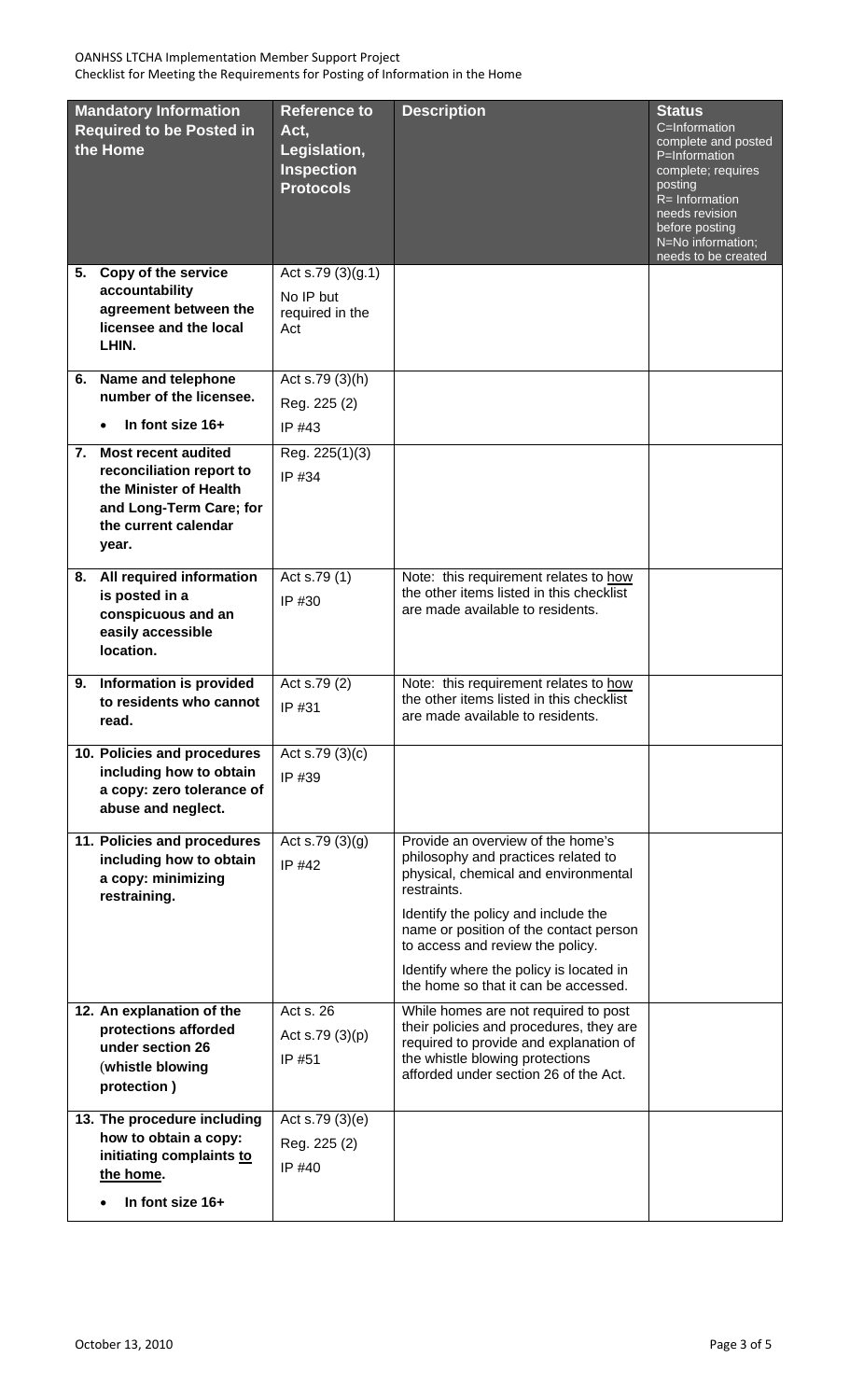| <b>Mandatory Information</b><br><b>Required to be Posted in</b><br>the Home                                                                                                               | <b>Reference to</b><br>Act,<br>Legislation,<br><b>Inspection</b><br><b>Protocols</b> | <b>Description</b>                                                                                                                                                                                                                                                                                                                                                                                                                                                                                                                                                                       | <b>Status</b><br>C=Information<br>complete and posted<br>P=Information<br>complete; requires<br>posting<br>$R = Information$<br>needs revision<br>before posting<br>N=No information;<br>needs to be created |
|-------------------------------------------------------------------------------------------------------------------------------------------------------------------------------------------|--------------------------------------------------------------------------------------|------------------------------------------------------------------------------------------------------------------------------------------------------------------------------------------------------------------------------------------------------------------------------------------------------------------------------------------------------------------------------------------------------------------------------------------------------------------------------------------------------------------------------------------------------------------------------------------|--------------------------------------------------------------------------------------------------------------------------------------------------------------------------------------------------------------|
| 14. Policies and procedures<br>including how to obtain<br>a copy: initiating<br>complaints to the<br>ministry.<br>In font size 16+                                                        | Act s.79 (3)(f)<br>Reg. 225 (2)<br><b>IP 41</b>                                      |                                                                                                                                                                                                                                                                                                                                                                                                                                                                                                                                                                                          |                                                                                                                                                                                                              |
| 15. Ministry toll free number<br>for complaints.<br>In font size 16+                                                                                                                      | Act s.79 (3)(f)<br>Reg. 225 (4)<br>IP #35, 41                                        | Refer residents to ministry toll free<br>number: 1-866-434-0144.                                                                                                                                                                                                                                                                                                                                                                                                                                                                                                                         |                                                                                                                                                                                                              |
| 16. Ministry hours of service<br>for reporting complaints.                                                                                                                                | Reg. 225 (1)(4)<br>IP #35, 41                                                        | Refer residents to ministry hours of<br>reporting: 7 days a week, 8:30am -<br>7pm.                                                                                                                                                                                                                                                                                                                                                                                                                                                                                                       |                                                                                                                                                                                                              |
| 17. Explanation of<br>mandatory reporting<br>requirements.                                                                                                                                | Act s.79 (3)(d)<br>Reg. 225(1)(5)<br>IP #36                                          | Include improper or incompetent<br>treatment or care of a resident, abuse<br>by anyone, neglect by staff, unlawful<br>conduct, misuse or misappropriation of<br>residents' funds, misuse or<br>misappropriation of funds provided to<br>the licensee.<br>* Refer to memo from Tim Burns,<br>Director of Performance Improvement<br>and Compliance Branch, MOHLTC,<br>posted on www.ltchomes.net<br>(Compliance Transformation Section)<br>and titled "Clarification of Mandatory<br>and Critical Incident Reporting<br>Requirements-Aug 4, 2010" to be sure<br>your package is accurate. |                                                                                                                                                                                                              |
| 18. Contact information of<br>the Director (at the<br><b>Ministry of Health and</b><br>Long-Term Care) or<br>designate to whom a<br>mandatory report must<br>be made.<br>In font size 16+ | Act s.79 $(3)(f)$<br>Reg. 225 (2)<br>IP #41                                          | The Director, Ministry of Health and<br>Long-Term Care<br>Performance Improvement and<br>Compliance Branch<br>55 St. Clair Avenue West, Suite 800<br>Toronto, ON M4V 2Y7<br>1-866-434-0144                                                                                                                                                                                                                                                                                                                                                                                               |                                                                                                                                                                                                              |
| 19. Written procedure<br>provided by the Director<br>for making complaints.<br>In font size 16+                                                                                           | Act s.79 (3)(f)<br>Reg. 225 (2)<br>IP #41                                            | This should be obtained from the<br>MOHLTC Director.                                                                                                                                                                                                                                                                                                                                                                                                                                                                                                                                     |                                                                                                                                                                                                              |
| 20. Explanation of measures<br>to take in case of fire or<br>evacuation procedures.<br>In font size 16+<br>21. Copy of inspection                                                         | Act s.79 (3)(i)(j)<br>Reg. 225 (2)<br>IP #44, 45<br>Act s.79 $(3)(k)$                |                                                                                                                                                                                                                                                                                                                                                                                                                                                                                                                                                                                          |                                                                                                                                                                                                              |
| reports for the last two<br>years.                                                                                                                                                        | IP #46                                                                               |                                                                                                                                                                                                                                                                                                                                                                                                                                                                                                                                                                                          |                                                                                                                                                                                                              |